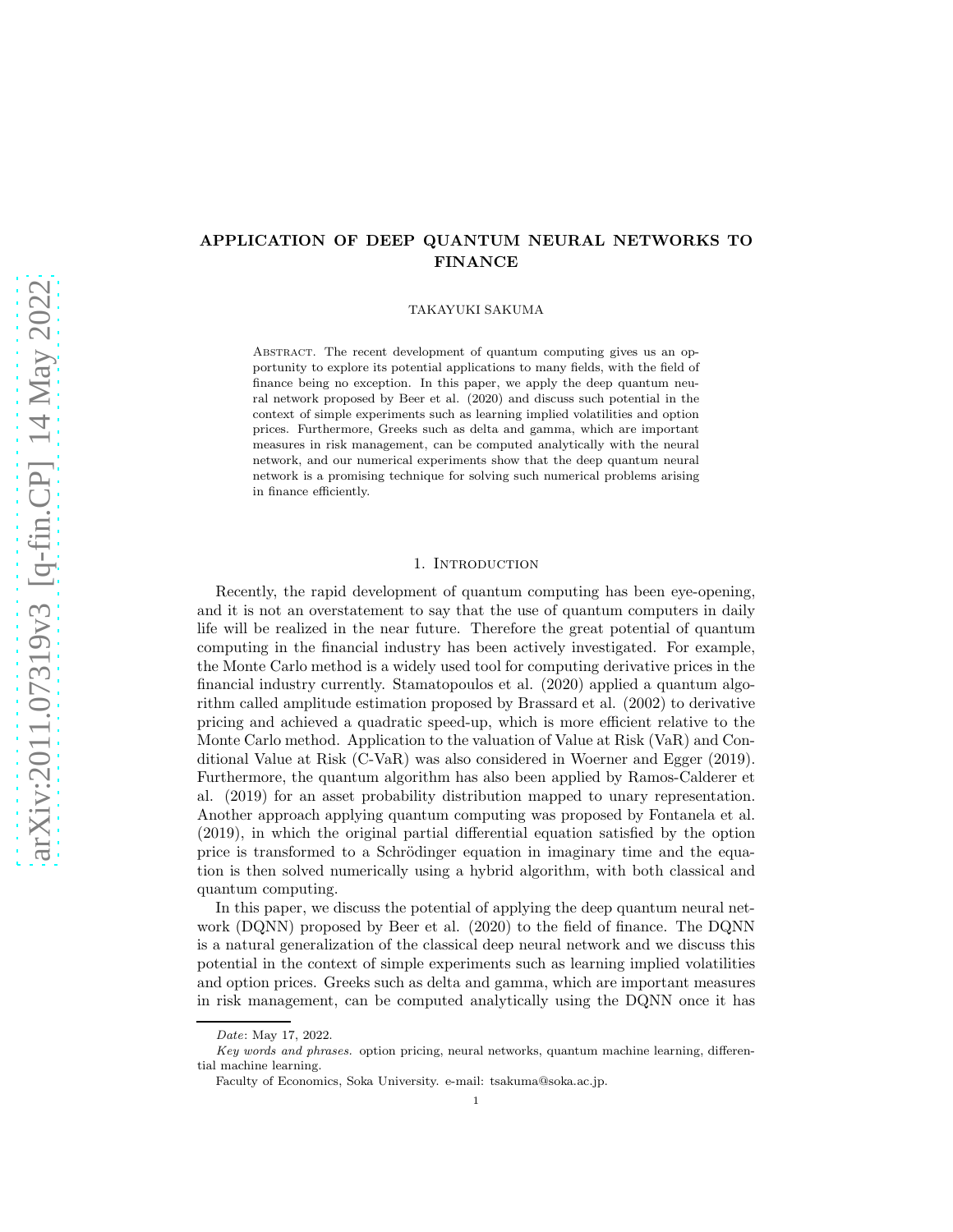learned the option prices. Our numerical experiments show that the deep quantum neural network are a promising technique for solving numerical problems arising in finance efficiently.

# 2. Basics of quantum computing: qubit

In classical computers, the basic component of information is called a bit, which is expressed by 0 or 1 deterministically. On the other hand, quantum computers use two basis quantum states denoted as  $|0\rangle$  and  $|1\rangle$ , analogously to a classical bit, to express their basis component of information, which is called a qubit and determined probabilistically. Mathematically, the state of a qubit  $|\phi\rangle$  is expressed as

$$
|\phi\rangle = \alpha|0\rangle + \beta|1\rangle,
$$

where  $\alpha$  and  $\beta$  are complex number and the squares  $\alpha^2$  and  $\beta^2$  are the probabilities of observing states  $|0\rangle$  and  $|1\rangle$ , respectively. Quantum computing utilizes this superposition property to achieve much higher computational efficiency than classical computers. For example, quantum supremacy was achieved in 2019; Arute et al. (2019) reported that Google succeed in computing a problem in only 200 seconds using a quantum computer that would take 200 million years to solve with a classical supercomputer. At the same time, classical deep learning is a currently active research topic in finance and has been shown to be efficient for solving highdimensional problems, including those arising in finance (for example, Gnoatto et al. (2020)). Therefore the use of the DQNN, fusing idea of deep learning to quantum computing, is a natural next step for discovering highly efficient methods for solving the numerical problems arising in finance.

### 3. Deep quantum neural networks

Here, we give a brief explanation of the DQNN proposed by Beer et al. (2020). Suppose some quantum states  $|\phi^{in}\rangle$  and  $|\phi^{out}\rangle$  satisfy the following relation:

(1) 
$$
|\phi^{out}\rangle = U|\phi^{in}\rangle,
$$

where  $U$  is an unknown unitary operator which is to be learned by the DQNN using N training pairs  $(|\phi_n^{in}\rangle, |\phi_n^{out}\rangle)$  for  $n = 1, ..., N$ .

The architecture of the DQNN is analogous to that of a classical deep neural network: the DQNN is composed of an input layer, an output layer, and L hidden layers. The main issue is how to achieve a feedforward propagation of information in the DQNN because the clone theorem states that the quantum state of a qubit cannot be copied to another qubit.

The first key property of the DQNN is that the density matrix of output quantum state  $\rho_D^{out}$  can be expressed as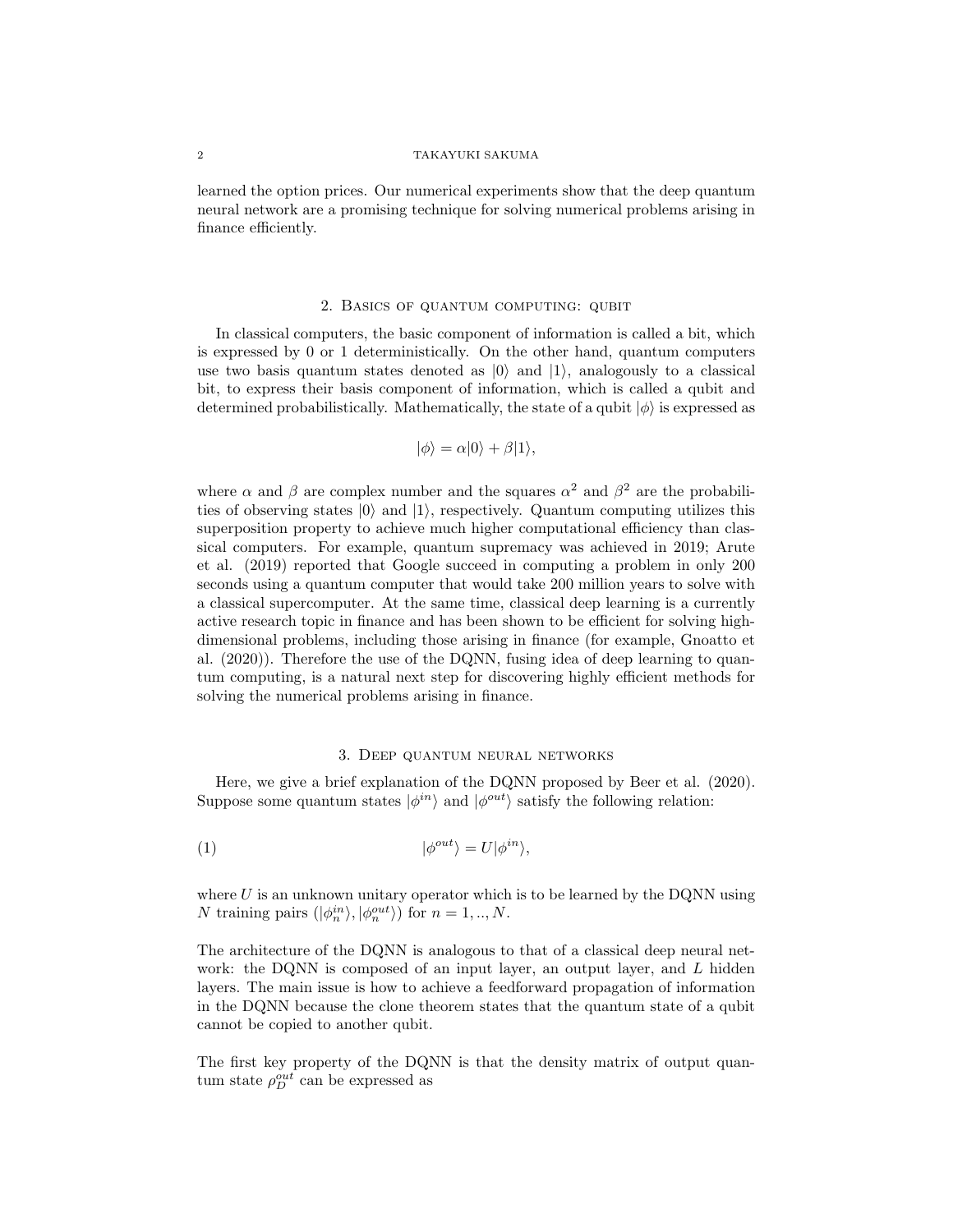<span id="page-2-1"></span>(2) 
$$
\rho_D^{out} = \varepsilon^{out}(\varepsilon^L(\dots(\varepsilon^2(\varepsilon^1(\rho^{in}))\dots)),
$$

where

<span id="page-2-0"></span>(3) 
$$
\varepsilon^{l}(X^{l-1}) \equiv tr_{l-1}(\prod_{j=m_l}^{l} U_j^{l}(X^{l-1} \otimes |0...0\rangle_l\langle 0...0) \prod_{j=1}^{m_l} U_j^{l\dagger}),
$$

 $m_l$  is the number of unitary matrices acting on the  $(l-1)$ -th layer, and  $U_j^l$  is the j-th unitary matrix acting on the  $(l-1)$ -th layer. Equation [\(3\)](#page-2-0) indicates that, at the l-th layer, the quantum state expressed as density matrix  $X^{l-1}$  is tensorized with qubits  $|0...0\rangle$ , unitaries  $\prod_{j=m_l}^{l} U_j^l$  are applied to the tensorized quantum state, and finally the resulting quantum state is traced out over  $(l-1)$ -th qubits. This expression indicates that the information from the input flows from layer to layer can be regarded as equivalent to an expression in the backpropagation algorithm utilized in conventional neural networks. Furthermore, [\(3\)](#page-2-0) can be expressed using the Kraus operator  $A_{\alpha}$ :

(4) 
$$
\varepsilon^{l}(X^{l-1}) \equiv \sum_{\alpha} A_{\alpha} X^{l-1} A_{\alpha}^{\dagger}.
$$

Similar to a classical deep quantum network, we want to estimate  $U$  from the training pairs by minimizing some cost function. We define cost function  $C$  as

(5) 
$$
C \equiv \frac{1}{N} \sum_{n=1}^{N} \langle \phi_n^{out} | \rho_{D,n}^{out} | \phi_n^{out} \rangle,
$$

which varies between 0 and 1. Its form reflects the idea of fidelity, which represents how close the output state  $\rho_{D,n}^{out}$  of [\(2\)](#page-2-1) with input state  $|\phi_n^{in}\rangle$  is to the training state  $|\phi_n^{out}\rangle$ : C takes a value of 1 if the output state is identical to the training state.

For parameter updating using a quantum computer, Taylor approximation is proposed in Beer et al. (2020). And also, parameter updating using a classical computer was proposed as follows:

$$
(6) \t\t\t U \to e^{iK\epsilon}U,
$$

where  $K$  represents the parameterized matrix chosen such that  $C$  increases the most rapidly. That is, K is determined such that it maximizes  $\Delta C$ :

(7) 
$$
\Delta C = \frac{\epsilon}{N} \sum_{n=1}^{N} \sum_{l=1}^{L+1} tr((\sigma_n^l)(\Delta \varepsilon^l)(\rho_n^{l-1})),
$$

where  $\epsilon$  is the step size,  $\rho_n^l = \varepsilon^l(\ldots(\varepsilon^2(\varepsilon^1(\rho_n^{in}))\ldots), \sigma_n^l = \mathcal{F}^{l+1}(\ldots \mathcal{F}^{out}(|\phi_n^{out}\rangle\langle\phi_n^{out}|)\ldots),$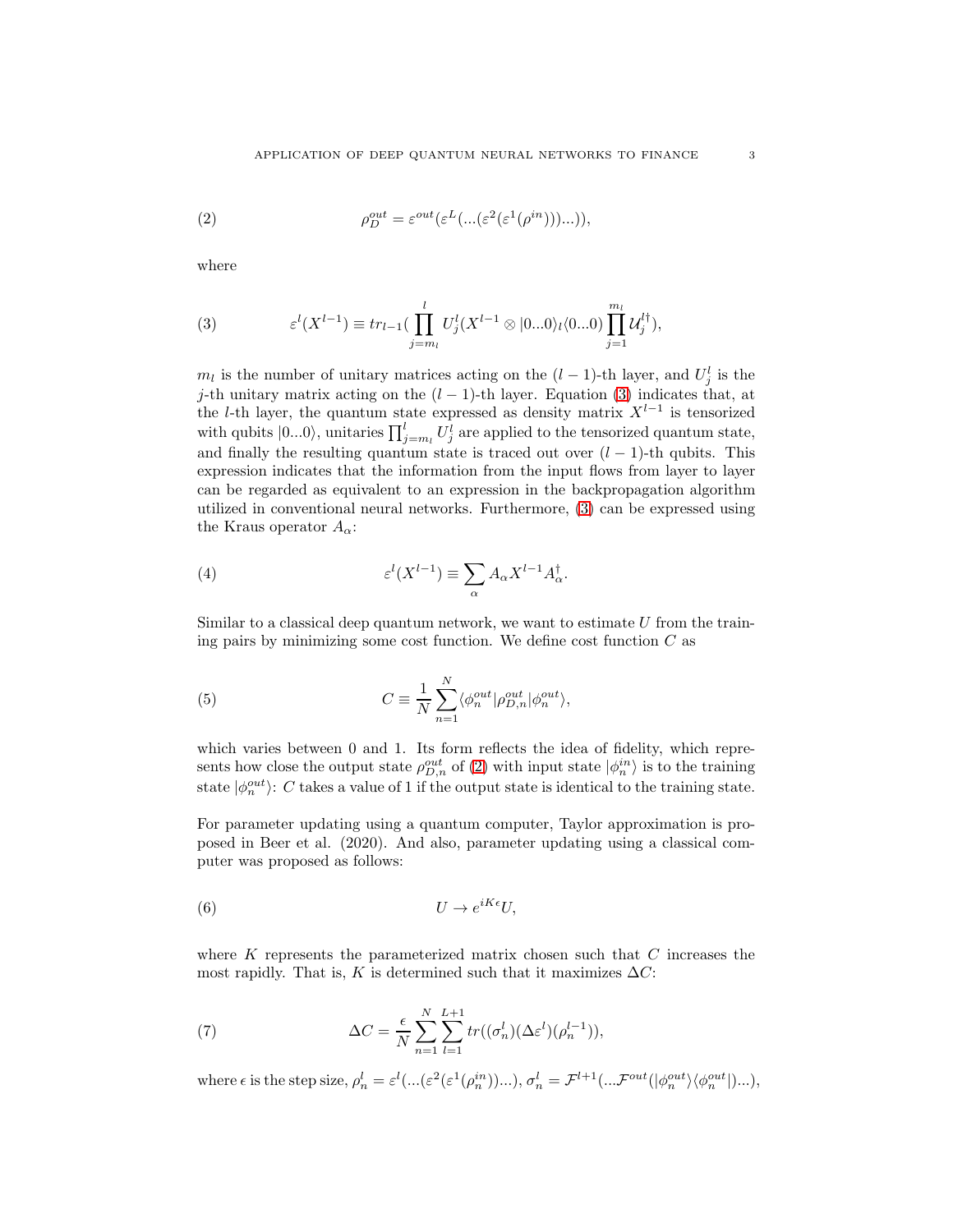and  $\mathcal F$  is the adjoint channel of  $\varepsilon$  given by

(8) 
$$
\mathcal{F}^l(X^{l-1}) \equiv \sum_{\alpha} A_{\alpha}^{\dagger} X^{l-1} A_{\alpha}.
$$

Then, it is derived in Beer et al. (2020) that the elements of K are represented as follows:

<span id="page-3-0"></span>(9) 
$$
K_j^l = \eta \frac{2^{m_{l-1}}}{N} \sum_{n=1}^N tr_{rest} M_j^l,
$$

where

$$
(10) \quad M_j^l = \left[\prod_{\alpha=j}^1 U_{\alpha}^l (\rho_n^{l-1} \otimes |0...0\rangle_l \langle 0...0|) \prod_{\alpha=1}^j U_{\alpha}^{l^{\dagger}}, \prod_{\alpha=j+1}^{m_l} U_{\alpha}^{l^{\dagger}} (\mathbb{I}_{l-1} \otimes \sigma_n^l) \prod_{\alpha=m_l}^{j+1} U_{\alpha}^l \right],
$$

 $\eta$  is the learning rate and *rest* in [\(9\)](#page-3-0) means that  $M_j^l$  is traced out over all the qubits independent of unitary  $U^l_{\alpha}$ .

The second remarkable property of the DQNN is that, in order to evaluate  $K_j^l$ , only the output of the previous layer,  $\rho_n^{l-1}$ , which is obtained using feedforward, and the state of the following layer,  $\sigma_n^l$ , are needed. This helps reduce the memory requirement for executing the DQNN. The trade-off here is that multiple evaluations of the network are needed; however, this is not a hard task for NISQs.

Throughout this paper, we use the following notation:

(11) 
$$
P(s,t,u) \equiv \frac{1}{1 + \exp(-(\frac{s}{t})^u)} \cdot \frac{\pi}{2}.
$$

# 4. Application 1: Learning implied volatilities

As a first application, we consider the learning of implied volatilities in the option market: the input data constitute the strike  $K_1, K_2, ..., K_N$  and the output data constitute the corresponding implied volatility  $\sigma_{K_1}, \sigma_{K_2}, ..., \sigma_{K_N}$ . The number of qubits that we use in the input layer and the output layer is one, and in order to use these financial data in the DQNN, we first need to convert them to quantum states as follows for  $n = 1, 2, ..., N$ :

(12) 
$$
|\phi_n^{in}\rangle = \cos(P(F, K_n, \beta))|0\rangle + \sin(P(F, K_n, \beta))|1\rangle,
$$

(13) 
$$
|\phi_n^{out}\rangle = \cos(P(\sigma_{K_n}, K_n, \gamma))|0\rangle + \sin(P(\sigma_{K_n}, K_n, \gamma))|1\rangle,
$$

where F is an underlying and  $\beta$ ,  $\gamma$  are fixed parameters. The sigmoid function is used to convert market data to numbers between 0 and 1, and to fuse them into Bloch sphere representations. For simplicity, time to maturity is fixed and, as in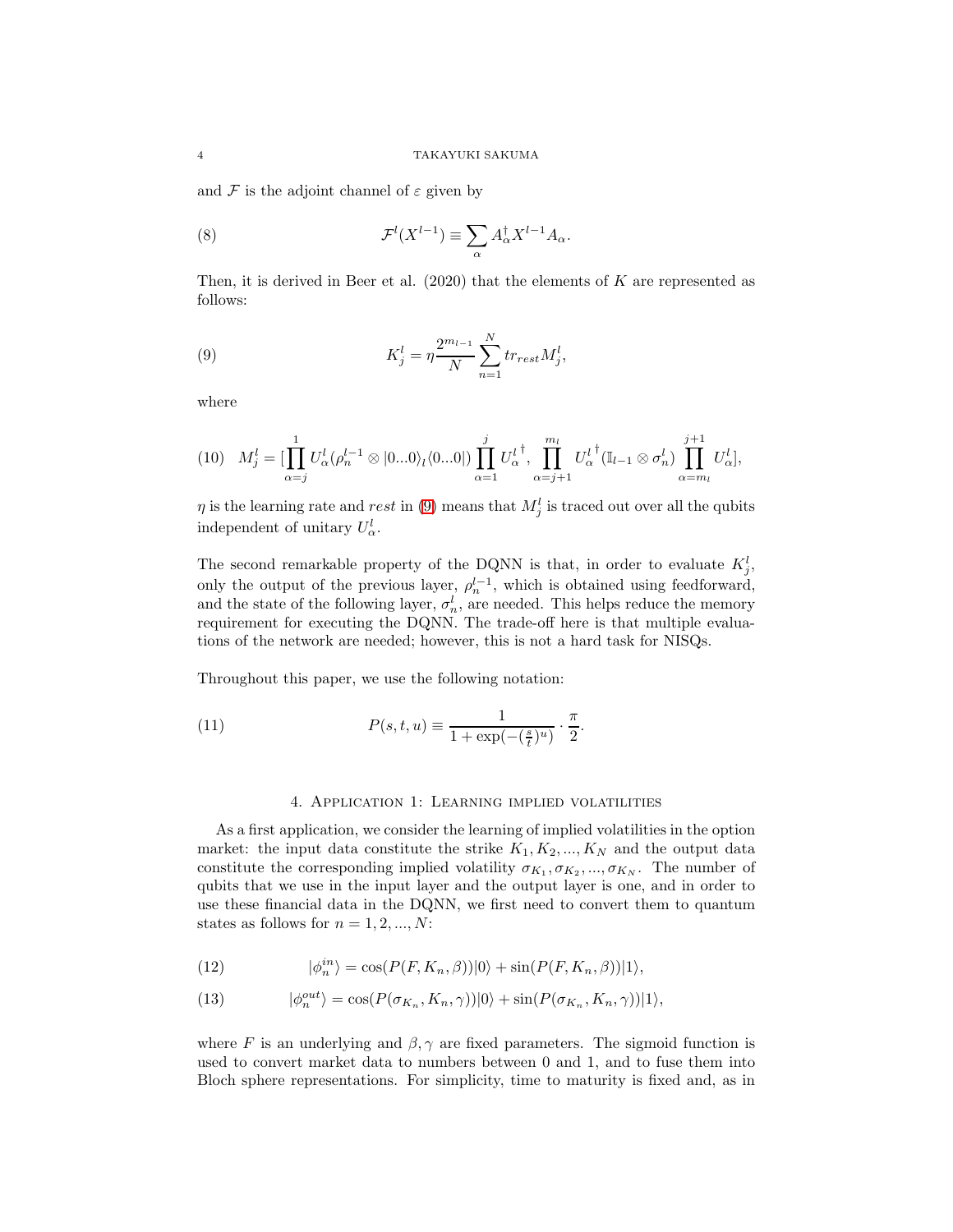Ruf and Wang (2020), we can extend it to estimating volatility surfaces by setting  $\sigma_{K_n}\sqrt{\tau}$  instead of  $\sigma_{K_n}$ , where  $\tau$  is time to maturity.

The density matrix of training data  $|\phi_n^{out}\rangle$  is  $|\phi_n^{out}\rangle\langle\phi_n^{out}|$  and we can extract learned implied volatilities  $\sigma_{D,K_n}$  from the (1,1) element X of matrix  $\rho_{D,n}^{out}$ :

(14) 
$$
\sigma_{D,K_n} = K_n \left(-\log\left(\frac{\pi}{2\arccos(\sqrt{X})}-1\right)\right)^{\frac{1}{\gamma}}.
$$

If we implement the DQNN using a quantum computer, we can calculate  $\cos(P(\sigma_{K_n}, K_n, \gamma))$ by computing the probability of observing state  $|0\rangle$  of the qubit in the output layer.

As numerical examples, we use market data taken from Antonov et al. (2015) and publicly available MATLAB code  $^1$  $^1$  for DQNN simulation. The network consists of one input qubit, one output qubit, and one hidden layer with two qubits  $(L=1, m_1 = 2)$ . The seeds for generating random initial states of  $U_j^l$  are set as 0. The learning rate  $\lambda$  is 1,  $\epsilon$  is 0.1, and the number of iterations to update U is 800. Tables 1 to 3 summarize the comparison results for the output and the training data with different  $\beta$  and  $\gamma$ . Table 4 shows the results for three qubits in one hidden layer  $(L=1, m_1 = 3)$ , and a slight improvement in the performance can be seen in this case. Increasing the number of qubits in a hidden layer does not result in a substantial improvement because this simple numerical experiment only uses one input layer and one output layer.

Additionally, an arbitrage-free condition, which the implied volatility surface must satisfy, is not taken into account and we can add the following arbitrage-free conditions to the DQNN as in Itkin (2020):

$$
\frac{dV}{dK} < 0, \frac{d^2V}{dK^2} > 0, \frac{dV}{d\tau} > 0.
$$

Itkin (2020) imposed penalties in the MSE loss function if these conditions are not satisfied. However, this requires the efficient estimation of Greeks, which is our next application of DQNN.

# 5. Application 2: Learning option prices and computing Greeks

Suppose  $V$  is the value of a financial instrument and  $x$  is an underlying asset that affects  $V$ . The estimation of not only  $V$  but also the differentials called Greeks such as  $\frac{dV}{dx}$  and  $\frac{d^2V}{dx^2}$  is an important task for financial risk management. Differential machine learning (DML) proposed by Huge and Savine (2020) has received great attention in the financial industry because DML estimates these differentials efficiently using a twin network scheme. After using a conventional feedforward neural network for predicting  $V$ , DML applies backpropagation via automatic adjoint differentiation  $(AAD)$  to compute the differential of the output  $V$  with respect to the input  $x$ . Weights are updated to minimize a cost function consisting of a weighted summation of the prediction errors of  $V$  and the differentials. Another

<span id="page-4-0"></span><sup>&</sup>lt;sup>1</sup>The code is available at https://github.com/qigitphannover/DeepQuantumNeuralNetworks.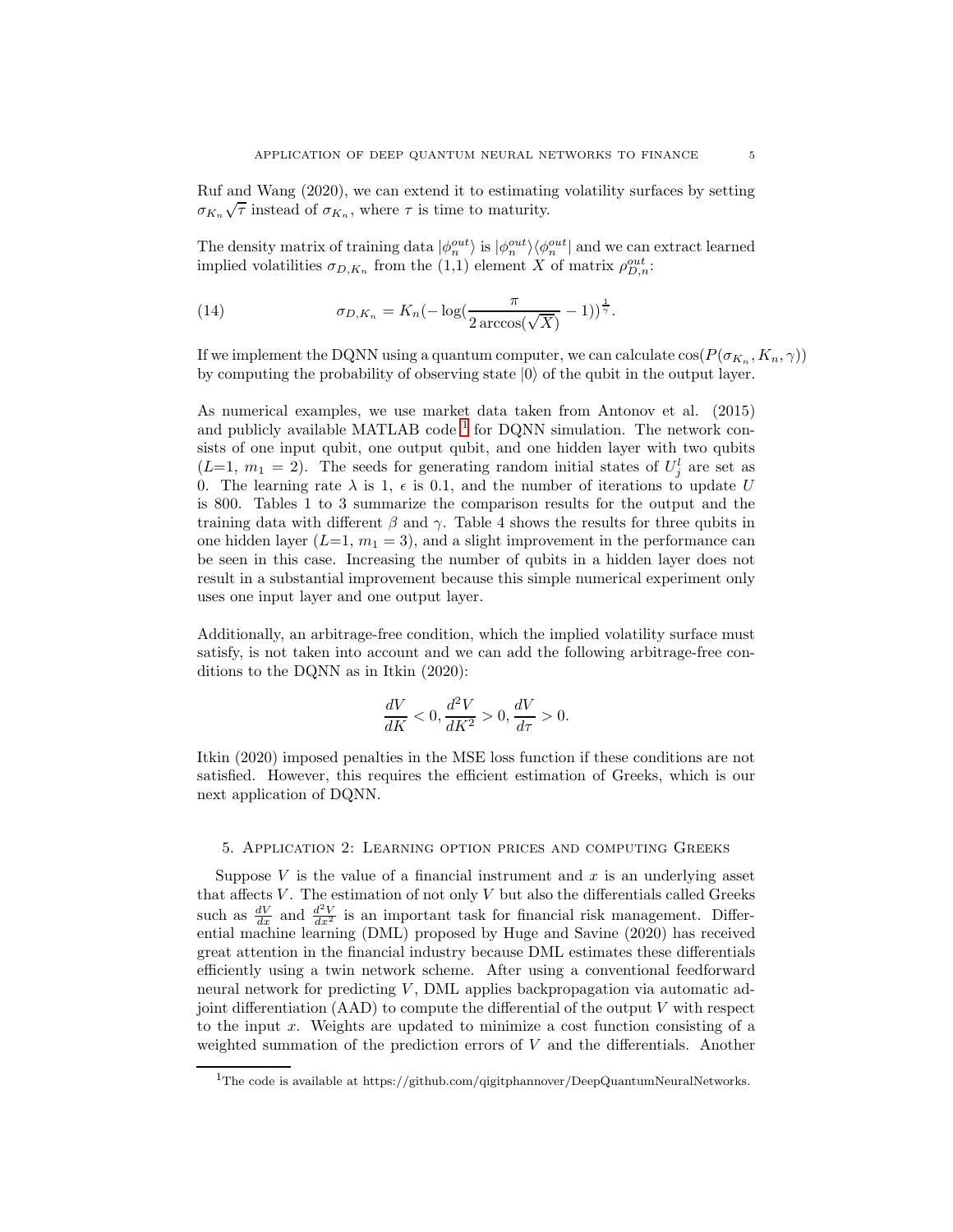aspect of DML is that it can approximate the shape of  $V$  with respect to  $x$  via the differentials, which improves the estimation accuracy of  $V$  greatly.

The success of DML in the financial industry motivated us to consider a second application: learning option prices and Greeks using the DQNN. Given  $x, V$ , and strike  $K$ , we consider the following input and output:

$$
|\phi^{in}\rangle=\phi^{in}_1|0\rangle+\phi^{in}_2|1\rangle, |\phi^{out}\rangle=\phi^{out}_1|0\rangle+\phi^{out}_2|1\rangle,
$$

where

$$
\phi_1^{in} = \cos(P(x, K, \beta)), \phi_2^{in} = \sin(P(x, K, \beta))
$$

and

$$
\phi_1^{out} = \cos(P(V, K, \gamma)), \phi_2^{out} = \sin(P(V, K, \gamma)).
$$

Then density matrices  $\rho^{in}$  and  $\rho^{out}$  are given as

<span id="page-5-0"></span>
$$
\rho^{in}=\left(\begin{array}{cc}(\phi^{in}_1)^2 & \phi^{in}_1\phi^{in}_2\\ \phi^{in}_1\phi^{in}_2 & (\phi^{in}_2)^2\end{array}\right), \rho^{out}=\left(\begin{array}{cc}(\phi^{out}_1)^2 & \phi^{out}_1\phi^{out}_2\\ \phi^{out}_1\phi^{out}_2 & (\phi^{out}_2)^2\end{array}\right)
$$

and similar to the first application, the DQNN gives

(15) 
$$
\rho_D^{out} = tr_{in,hid}(U(\rho^{in} \otimes |0...0\rangle_{hid,out}\langle 0...0|)U^{\dagger}).
$$

The right-hand side of [\(15\)](#page-5-0) means that  $\rho^{in}$  is tensorized with qubits  $|0...0\rangle$  in hidden layers and the output layer, unitaries  $U$  are applied to the tensorized quantum state, and finally the resulting quantum state is traced out over qubits in input layer and hidden layers.

Furthermore, given [\(15\)](#page-5-0), it holds that

<span id="page-5-1"></span>(16) 
$$
\frac{d\rho_D^{out}}{dx} = tr_{in,hid}(U(\frac{d\rho^{in}}{dx} \otimes |0...0\rangle_{hid,out}\langle 0...0|)U^{\dagger}).
$$

Equation [\(16\)](#page-5-1) implies that given the DQNN and  $\frac{d\rho_i^{in}}{dx}$ , we can compute  $\frac{d\rho_D^{out}}{dx}$ . Therefore, the DQNN is highly effective for learning differentials.

Now We have

$$
\frac{d\rho^{in}}{dx} = \begin{pmatrix} \frac{d(\phi_1^{in})^2}{dx} & \frac{d(\phi_1^{in}\phi_2^{in})}{dx} \\ \frac{d(\phi_1^{in}\phi_2^{in})}{dx} & \frac{d(\phi_2^{in})^2}{dx} \end{pmatrix} = \begin{pmatrix} 2\phi_1^{in} \frac{d\phi_1^{in}}{dx} & \phi_1^{in} \frac{d\phi_2^{in}}{dx} + \phi_2^{in} \frac{d\phi_1^{in}}{dx} \\ \phi_1^{in} \frac{d\phi_2^{in}}{dx} + \phi_2^{in} \frac{d\phi_1^{in}}{dx} & 2\phi_2^{in} \frac{d\phi_2^{in}}{dx} \end{pmatrix},
$$

where

$$
\frac{d\phi_1^{in}}{dx} = -k_x \cdot \phi_2^{in}, \frac{d\phi_2^{in}}{dx} = k_x \cdot \phi_1^{in}
$$

and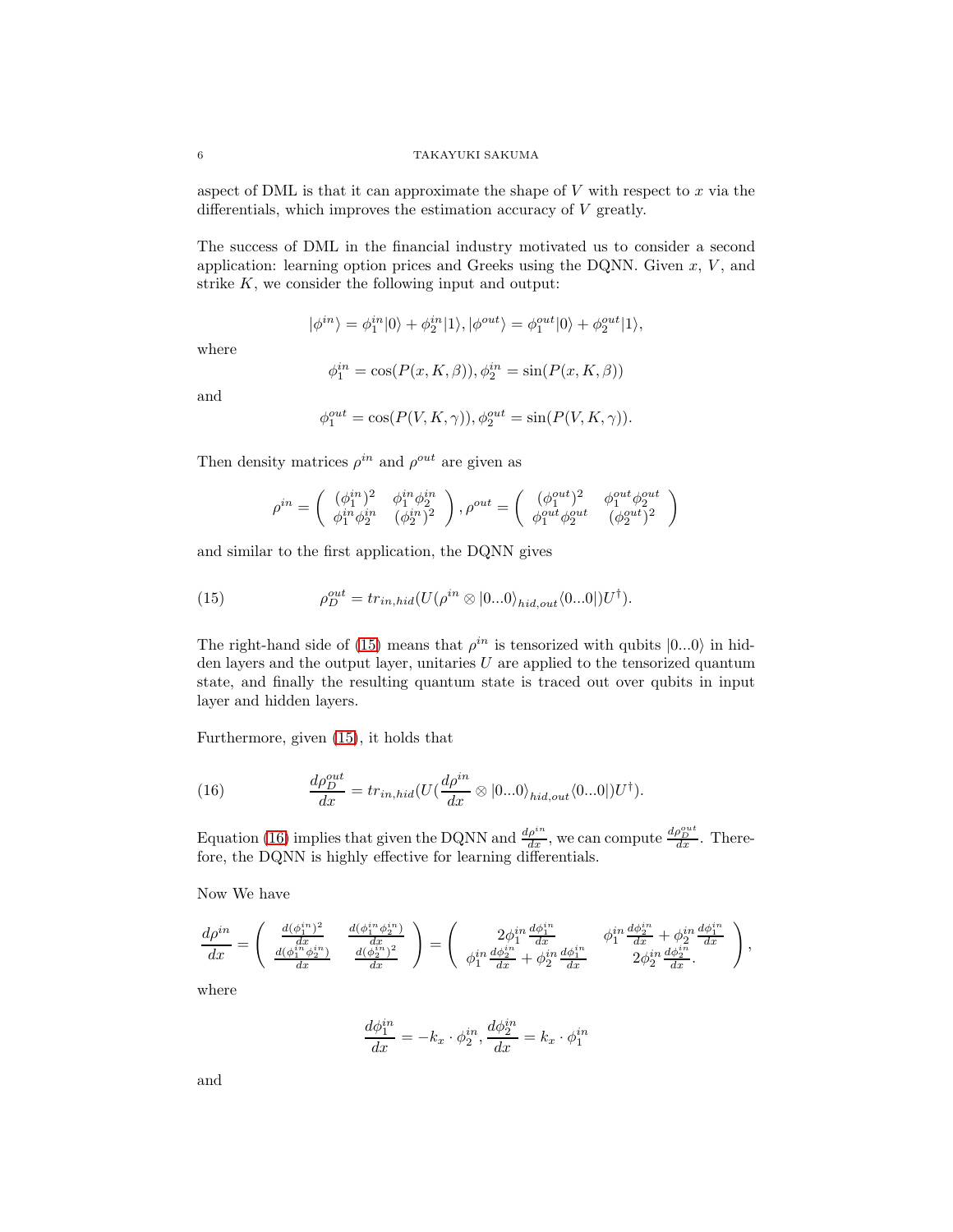$$
k_x = \frac{\pi}{2} \cdot \frac{\beta}{K} \cdot \left(\frac{x}{K}\right)^{\beta - 1} \frac{1}{1 + \exp(-\left(\frac{x}{K}\right)^{\beta})} \left[1 - \frac{1}{1 + \exp(-\left(\frac{x}{K}\right)^{\beta})}\right].
$$

Thus, we have

$$
\frac{d\rho^{in}}{dx} = k_x \cdot M_{\rho,x},
$$

where

$$
M_{\rho,x} \equiv \begin{pmatrix} -\sin(2P(x,K,\beta)) & \cos(2P(x,K,\beta)) \\ \cos(2P(x,K,\beta)) & \sin(2P(x,K,\beta)) \end{pmatrix}.
$$

Similarly,

(17) 
$$
\frac{d\rho^{out}}{dx} = \frac{dV}{dx} \cdot k_V \cdot M_{\rho,V},
$$

where

$$
k_V = \frac{\pi}{2} \cdot \frac{\gamma}{K} (\frac{V}{K})^{\gamma - 1} \cdot \frac{1}{1 + \exp(-(\frac{V}{K})^{\gamma}} [1 - \frac{1}{1 + \exp(-(\frac{V}{K})^{\gamma}}]
$$

and

$$
M_{\rho,V} = \begin{pmatrix} -\sin(2P(V,K,\gamma)) & \cos(2P(V,K,\gamma)) \\ \cos(2P(V,K,\gamma)) & \sin(2P(V,K,\gamma)) \end{pmatrix}.
$$

If the DQNN is implemented in a quantum computer, the main issue is that  $\frac{d\rho^{in}}{dx}$  and  $\frac{d\rho^{out}}{dx}$  are not quantum states; the traces are zero. The traces must be one and the eigenvalues must be positive real numbers and we therefore modify them as follows:

$$
\frac{d\rho^{in,m}}{dx} \equiv \frac{\mu_{in}}{2} \frac{d\rho^{in}}{dx} + \frac{I}{2} = \frac{1}{2} (r_{in} M_{\rho,x} + I), r_{in} = \mu_{in} \cdot k_x,
$$

$$
\frac{d\rho^{out,m}}{dx} \equiv \frac{\mu_{out}}{2} \frac{d\rho^{out}}{dx} + \frac{I}{2} = \frac{1}{2} (r_{out} M_{\rho,V} + I), r_{out} = \mu_{out} \cdot \frac{dV}{dx} \cdot k_V,
$$

where *I* is the identity matrix and  $\mu_{in}$ ,  $\mu_{out}$  are scaling parameters. Note  $\frac{d\rho^{in,m}_{dx}}{dx}$  and  $\frac{d\rho^{out,m}_{dx}}{dx}$  are quantum states since the traces are equal to one and the eigenvalues are positive real as long as

$$
0 \le r_{in} \le \frac{1}{2}, 0 \le r_{out} \le \frac{1}{2}.
$$

Then the following output from the DQNN is also a quantum state:

$$
\frac{d\rho_D^{out,m}}{dx} \equiv tr_{in,hid}(U(\frac{d\rho^{in,m}}{dx} \otimes |0...0\rangle_{hid,out}\langle 0...0|)U^{\dagger}).
$$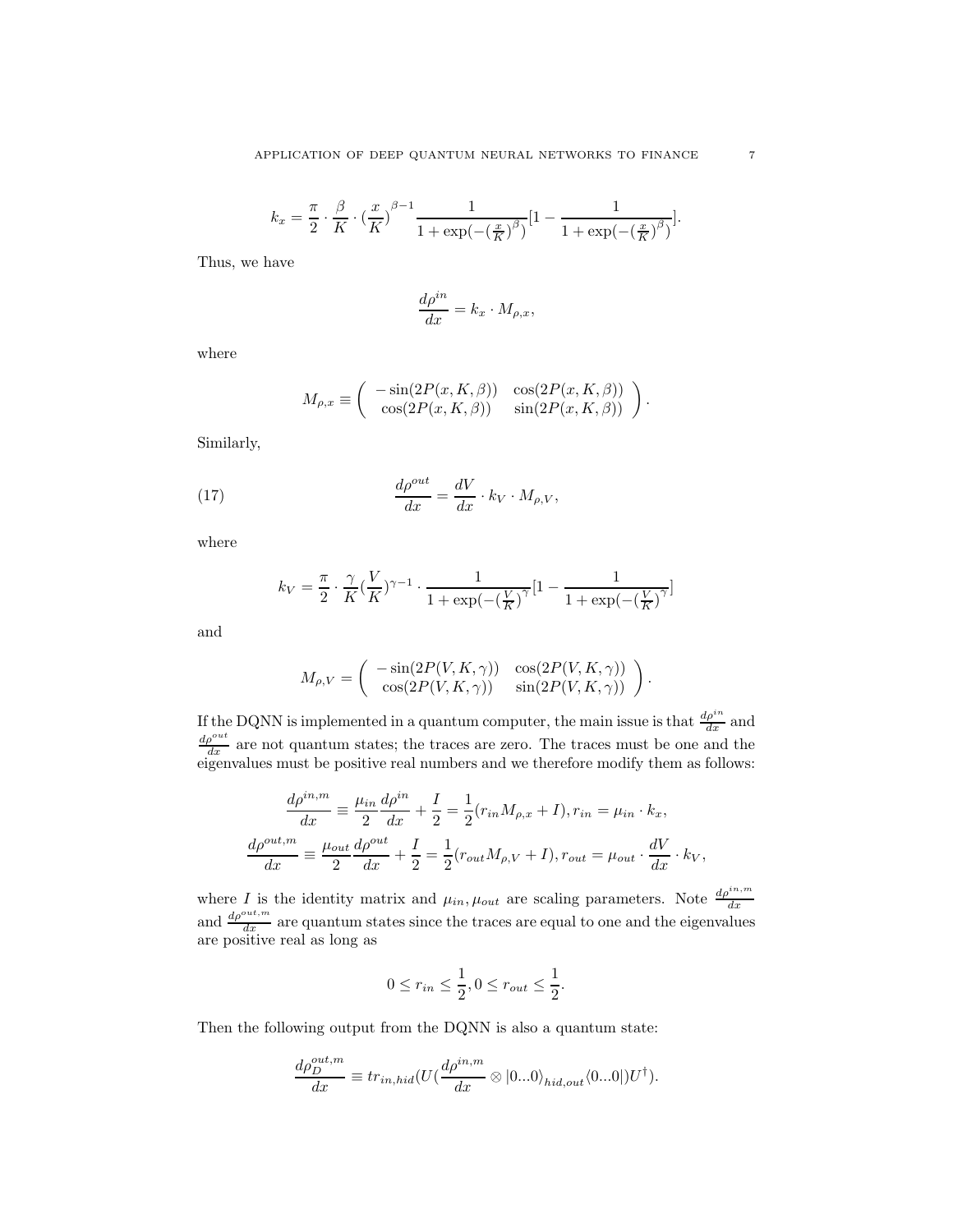We can define  $\frac{d^2 \rho^{in,m}}{dx^2}$  and  $\frac{d^2 \rho^{out,m}}{dx^2}$  similarly. Then, the cost function to be maximized is

$$
C_d \equiv \frac{1}{N} \sum_{n=1}^{N} \langle \phi_n^{out} | \rho_{D,n}^{out} | \phi_n^{out} \rangle + \nu_d \frac{1}{N} \sum_{n=1}^{N} f_d(\frac{d\rho_n^{out,m}}{dx}, \frac{d\rho_{D,n}^{out,m}}{dx}) + \nu_g \frac{1}{N} \sum_{n=1}^{N} f_d(\frac{d^2\rho_n^{out,m}}{dx^2}, \frac{d^2\rho_{D,n}^{out,m}}{dx^2}),
$$

where  $f_d(S,T)$  represents the fidelity of density matrices S and T, and  $\nu_d$  and  $\nu_g$ control the relative influence of the differential fidelity on the cost function. The unitary layers are updated as

$$
U \to e^{iK_d \epsilon} U,
$$

where  $K_d$  represents the parameterized matrix that is chosen such that  $C_d$  increases the most rapidly. A similar argument to that in the supplementary information of Beer et al. (2020) gives the elements of  $K_d$  as follows:

$$
K_{d,j}^l = \eta \frac{2^{m_{l-1}}}{N} \left( \sum_{n=1}^N tr_{rest} M_j^l + \nu_d \sum_{n=1}^N tr_{rest} M_{d,j}^l + \nu_g \sum_{n=1}^N tr_{rest} M_{g,j}^l \right),
$$

where

$$
M_{d,j}^l = \left[\prod_{\alpha=j}^1 U_{\alpha}^l (\rho_{d,n}^{l-1} \otimes |0...0\rangle_{hidden,out} \langle 0...0|) \prod_{\alpha=1}^j U_{\alpha}^{l^{\dagger}}, \prod_{\alpha=j+1}^{m_l} U_{\alpha}^{l^{\dagger}} (\mathbb{I}_{l-1} \otimes \sigma_{d,n}^{l}) \prod_{\alpha=m_l}^{j+1} U_{\alpha}^{l},
$$
  
\n
$$
\rho_{d,n}^l = \varepsilon^l (\dots (\varepsilon^2 (\varepsilon^1 (\frac{d\rho_n^{in,m}}{dx})))...), \sigma_{d,n}^l = \mathcal{F}^{l+1} (\dots \mathcal{F}^{out} (\frac{d\rho_n^{out,m}}{dx})))...),
$$
  
\n
$$
M_{g,j}^l = \left[\prod_{\alpha=j}^1 U_{\alpha}^l (\rho_{g,n}^{l-1} \otimes |0...0\rangle_{hidden,out} \langle 0...0|) \prod_{\alpha=1}^j U_{\alpha}^{l^{\dagger}}, \prod_{\alpha=j+1}^{m_l} U_{\alpha}^{l^{\dagger}} (\mathbb{I}_{l-1} \otimes \sigma_{g,n}^{l}) \prod_{\alpha=m_l}^{j+1} U_{\alpha}^{l},
$$
  
\n
$$
\rho_{g,n}^l = \varepsilon^l (\dots (\varepsilon^2 (\varepsilon^1 (\frac{d^2\rho_n^{in,m}}{dx^2}))...), \sigma_{g,n}^l = \mathcal{F}^{l+1} (\dots \mathcal{F}^{out} (\frac{d^2\rho_n^{out,m}}{dx^2})...).
$$

Finally, the predicted  $V$  is given as

$$
K(-\log(\frac{\pi}{2\arccos(\sqrt{X})}-1))^{\frac{1}{\gamma}},
$$

where X is the (1,1) element of matrix  $\rho_D^{out}$ . If we implement the DQNN using a quantum computer, we can calculate  $\cos(P(V_n, K, \gamma))$  by computing an approximation of the probability of observing  $|0\rangle$ .

Similarly, the predicted delta,  $\frac{dV}{dx}$ , is given as

$$
-\frac{Y-Z}{\frac{\mu_{out}}{2}\cdot k_{V_p}\cdot\sin(\frac{1}{1+\exp(-(\frac{V_p}{K})^{\gamma})}\cdot\pi)},
$$

where Y is the (1,1) element of matrix  $\frac{\rho_{\mu}^{out,m}}{dx}$ , Z is the (1,1) element of  $tr_{in,hid}(U(\frac{1}{2}I\otimes$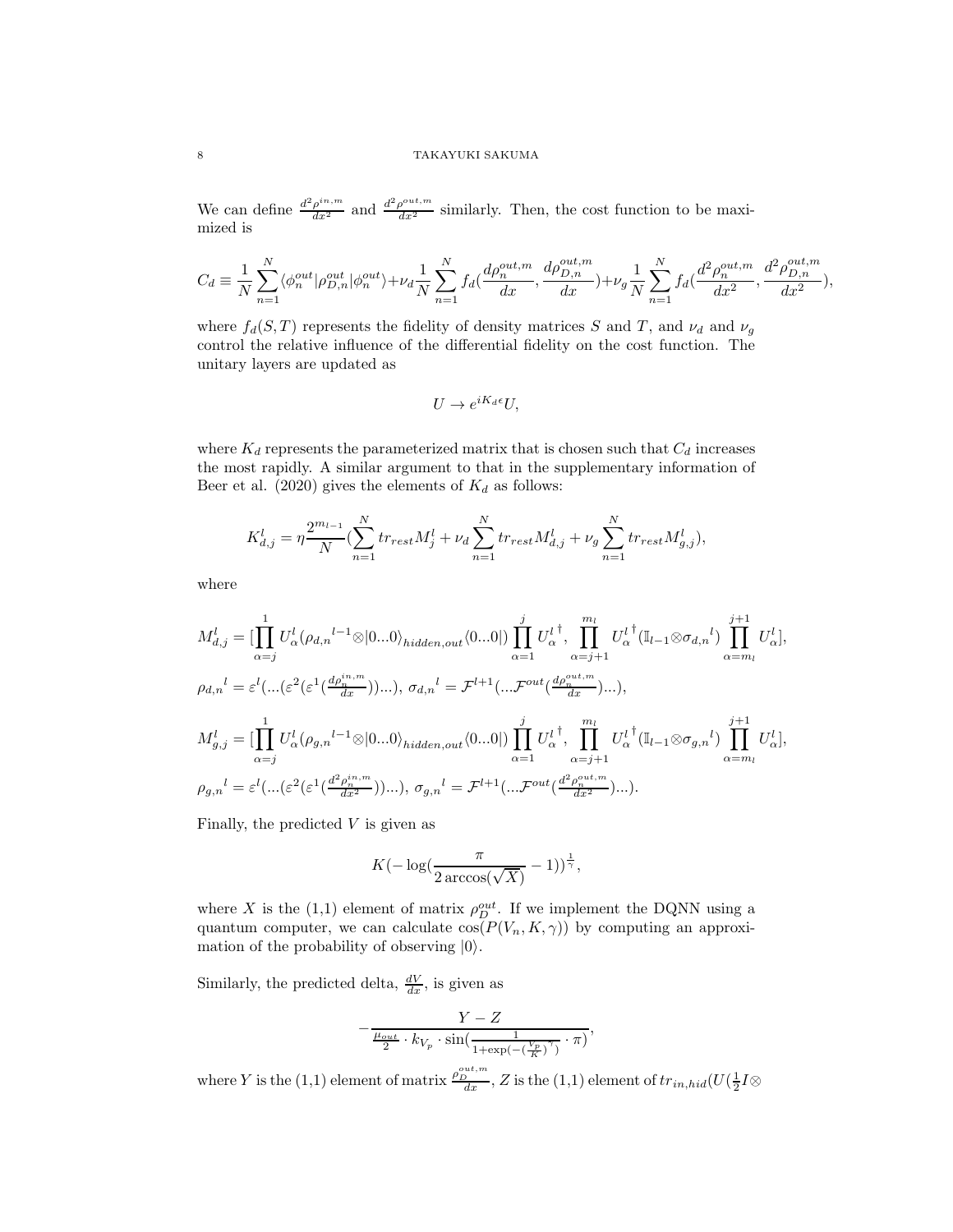$|0...0\rangle_{hid,out}\langle0...0|$ ,  $U^{\dagger}$ ,  $V_p$  is the option price predicted by the DQNN, and

$$
k_{V_p} = \frac{\pi}{2} \cdot \frac{\gamma}{K} (\frac{V_p}{K})^{\gamma - 1} \cdot \frac{1}{1 + \exp(-(\frac{V_p}{K})^{\gamma}} [1 - \frac{1}{1 + \exp(-(\frac{V_p}{K})^{\gamma}}].
$$

We can compute the predicted gamma  $\frac{d^2V}{dx^2}$  similarly.

Note that  $\frac{d\rho^{out,m}}{dx}$  can be expressed as

 $d\rho^{out,m}$  $\frac{out,m}{dx} = \frac{1}{2}$  $\frac{1}{2}(r_{out}M_{\rho,V_n}+I) = \frac{1}{2}I + r_{out}\cos(2P(V_n, K, \gamma))X - r_{out}\sin(2P(V_n, K, \gamma))Z,$ where  $X$  and  $Z$  are Pauli matrices

$$
X = \left(\begin{array}{cc} 0 & 1 \\ 1 & 0 \end{array}\right), Z = \left(\begin{array}{cc} 1 & 0 \\ 0 & -1 \end{array}\right).
$$

This implies that the Bloch vector of  $\frac{d\rho^{out,m}}{dx}$  is

$$
(r_{out}\cos(2P(V_n, K, \gamma)), 0, -r_{out}\sin((2P(V_n, K, \gamma)))
$$

and if we implement the DQNN using a quantum computer, we can compute  $-r_{out} \sin((2P(V_n, K, \gamma))$  and the predicted delta by measuring the expected value of the qubit in the output layer in the Z-basis.

In a numerical simulation, we use publicly available MATLAB code as well and we set  $\mu_{in} = \mu_{out} = 2$ . We use seven training sets of spot price x, call price V, delta  $\frac{dV}{dx}$ , and gamma  $\frac{d^2V}{dx^2}$  under the Black–Scholes model with strike  $K = 100$ ,  $r = 0.0, T = 0.25$ , and volatility = 0.15. Here,  $\beta$  is set as 5.0 and  $\gamma$  is set as 0.5. The network consists of one input layer with one qubit, one output layer with one qubit, and one hidden layer with three qubits  $(L=1, m_1 = 3)$ . Tables 5, 6, and 7 summarize the comparison results for the output and the training data with different spot prices S. Higher order differentials depend on the value of lower order differentials, so the accuracy of lower order differentials is especially important; an increase of  $\nu_d$  or  $\nu_f$  does not affect the accuracy of delta or gamma, respectively, if the difference between the training price and predicted price is not small.

### 6. Conclusion

The possibility of applying the DQNN proposed by Beer et al. (2020) to finance is investigated. Applications to learning implied volatilities and option prices are explored, and the obtained simple numerical results demonstrate that the DQNN can be considered to be a promising candidate for developing highly powerful methods in finance, since Beer et al. (2020) has already shown that the DQNN exhibit some degree of robustness to noise, which is a major issue in noisy intermediatescale quantum devices (NISQs). As a next step, further careful investigation will be carried out by working with large datasets. Also, how the DQNN can be implemented efficiently using a quantum computer is an important research topic.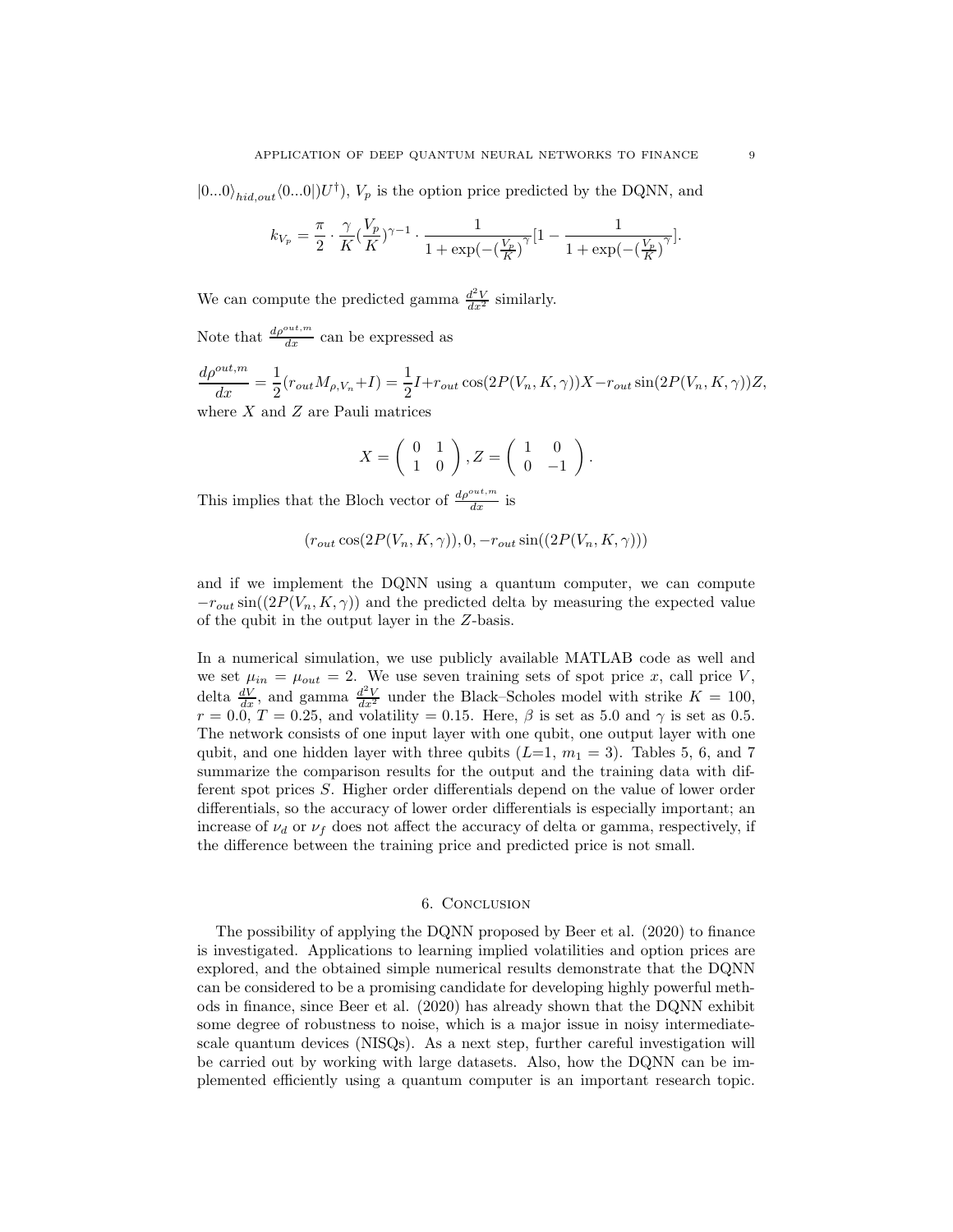Although Beer et al. (2020) proposed one appropriate approach, in order to implement it, we would need a quantum computer with high capacity in the sense of it needing to be able to implement SWAP gates and partial trace operations efficiently. Lastly, quantum neural networks (QNNs) have been pointed out to have the "barren plateau" problem by McClean et al. (2018), that is, that gradients vanish during parameter optimization. This issue arises in QNNs but not in conventional neural networks, and the DQNN is no exception, as shown in Sharma (2020). Therefore, the DQNN needs to be constructed carefully to avoid this issue, but remains a very promising tool for use in finance.

## **REFERENCES**

- [1] Antonov, A., Konikov, M., Spector, M. (2015). The free boundary SABR: natural extension to negative rates. Risk, September.
- [2] Arute, F. et al. (2019). Quantum supremacy using a programmable superconducting processor. Nature, 574, 505-510.
- [3] Beer, K., Bondarenko, D., Farrelly, T., Osborne, J.T., Salzman, R., Scheiermann, D., Wolf, R. (2020). Training deep quantum neural networks. Nature Communications, 11, 808.
- [4] Brassard, G., Hoyer, P., Mosca, M., Tapp, A. (2002). Quantum amplitude amplification and estimation. AMS Contemporary Mathematics, 305,53-74.
- [5] Fontanela, F., Jacquier, J.A., Oumgari, M. (2019). A Quantum algorithm for linear PDEs arising in Finance. arXiv: 1912.02753.
- [6] Gnoatto, A., Picarelli, A., Reisinger, C. (2020). Deep xVA solver A neural network based counterparty credit risk management framework. [arXiv:2005.02633.](http://arxiv.org/abs/2005.02633)
- [7] Huge, B., Savine, A. (2020) Differential Machine Learning. [arXiv:2005.02347.](http://arxiv.org/abs/2005.02347)
- [8] Itkin,A. (2020). Deep learning calibration of option pricing models: some pitfalls and solutions. Risk, April.
- [9] Jozsa,R. (1994). Fidelity for Mixed Quantum States. Journal of Modern Optics, 41, 2315- 2323.
- [10] McClean, J.R., Boixo, S., Smelyanskiy, V.N., Babbush, R., Neven, H. (2018). Barren plateaus in quantum neural network training landscapes. Nature Communications, 9, 4812.
- [11] Ramos-Calderer, S., Pérez-Salinas, A., García-Martín, D., Bravo-Prieto, C., Cortada, J., Planagum`a, J., Latorre, J.I. (2019). Quantum unary approach to option pricing. [arXiv:1912.01618.](http://arxiv.org/abs/1912.01618)
- [12] Ruf, J., Wang, W. (2020). Hedging with neural networks. SSRN 3580132.
- [13] Sharma, D., Cerezo, M., Cincio, L., Coles, J.P. (2020). Trainability of dissipative perceptronbased quantum neural networks. [arXiv:2005.12458.](http://arxiv.org/abs/2005.12458)
- [14] Stamatopoulos, N., Egger, D.J., Sun, Y., Zoufal,C.,Iten,R., Shen,N., Woerner,S. (2020). Option pricing using quantum computers. Quantum 4, 291.
- [15] Woerner, S., Egger, D.J. (2019). Quantum risk analysis. npj Quantum Information, 5(15).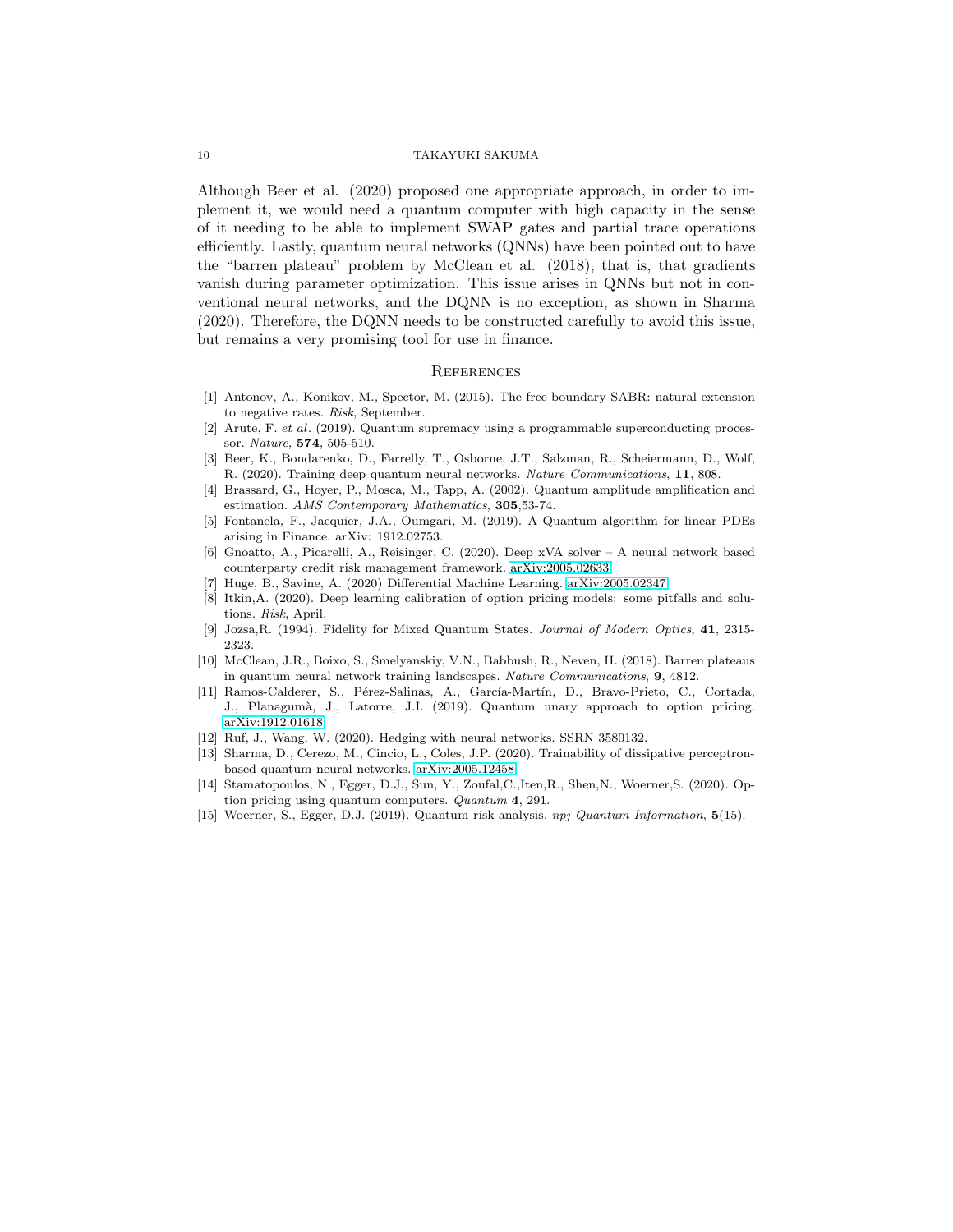TABLE 1. Experimental results:  $F = 0.56\%, \beta = 1.0, \gamma = 1.0, C = 0.9984$ 

| Strike $(\% )$ | Training $\sigma$ (bps) | Output | Diff   |
|----------------|-------------------------|--------|--------|
| 0.06           | 23.5                    | 17.2   | 6.3    |
| 0.31           | 44.7                    | 53.5   | $-8.8$ |
| 0.56           | 59.3                    | 62.6   | $-3.3$ |
| 0.81           | 71.7                    | 71.0   | 0.7    |
| 1.06           | 83.0                    | 79.7   | 3.3    |
| 1.56           | 103.5                   | 97.6   | 5.9    |
| 2.56           | 140.5                   | 134.2  | 6.2    |

TABLE 2. Experimental results:  $F = 0.56\%, \beta = 0.5, \gamma = 0.5, C = 0.9998$ 

| Strike $(\%$ | Training $\sigma$<br>bps | Output | Diff   |
|--------------|--------------------------|--------|--------|
| 0.06         | 23.5                     | 21.9   | 1.6    |
| 0.31         | 44.7                     | 48.3   | $-3.6$ |
| 0.56         | 59.3                     | 61.3   | $-2.0$ |
| 0.81         | 71.7                     | 72.2   | $-0.5$ |
| 1.06         | 83.0                     | 82.2   | 0.8    |
| 1.56         | 103.5                    | 100.7  | 2.8    |
| 2.56         | 140.5                    | 134.7  | 5.7    |

TABLE 3. Experimental results:  $F = 0.56\%, \beta = 0.25, \gamma = 0.25,$  $C = 0.9997$ 

| Strike $($ | Training $\sigma$<br>bps | Output | Diff   |
|------------|--------------------------|--------|--------|
| 0.06       | 23.5                     | 21.4   | 2.1    |
| 0.31       | 44.7                     | 46.7   | $-2.0$ |
| 0.56       | 59.3                     | 61.5   | $-2.2$ |
| 0.81       | 71.7                     | 73.4   | $-1.7$ |
| 1.06       | 83.0                     | 83.8   | $-0.8$ |
| 1.56       | 103.5                    | 101.9  | 1.6    |
| 2.56       | 140.5                    | 132.6  | 7.8    |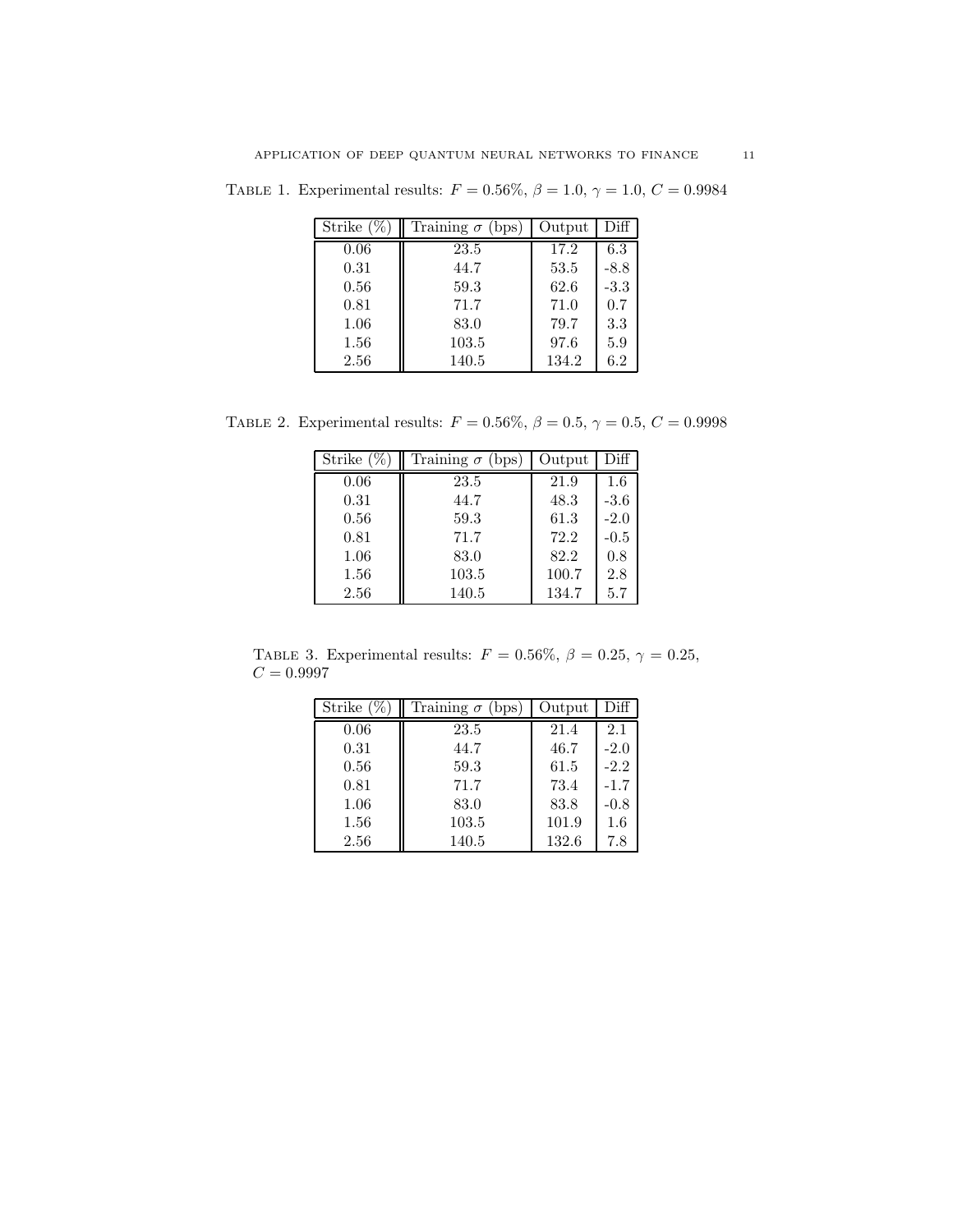TABLE 4. Experimental results:  $F = 0.56\%, \beta = 0.25, \gamma = 0.25,$  $m_1 = 3, C = 0.9999$ 

| Strike (% | Training $\sigma$<br>(bps) | Output | Diff   |
|-----------|----------------------------|--------|--------|
| 0.06      | 23.5                       | 21.1   | 2.4    |
| 0.31      | 44.7                       | 46.1   | $-1.4$ |
| 0.56      | 59.3                       | 61.4   | $-2.1$ |
| 0.81      | 71.7                       | 73.8   | $-2.1$ |
| 1.06      | 83.0                       | 84.8   | $-1.8$ |
| 1.56      | 103.5                      | 104.2  | $-0.7$ |
| 2.56      | 140.5                      | 137.5  | 2.9    |

Table 5. Predicted call price

| х   | Training | $\nu_d = \nu_q = 0.0$ | $\nu_d = \nu_g = 0.01$ | $\nu_d = 0.05, \nu_g = 0.02$ |
|-----|----------|-----------------------|------------------------|------------------------------|
| 93  | 0.640    | 0.689                 | 0.690                  | 0.694                        |
| 95  | 1.073    | 1.141                 | 1.142                  | 1.146                        |
| 97  | 1.686    | 1.748                 | 1.749                  | 1.753                        |
| 100 | 2.991    | 2.990                 | 2.992                  | 3.001                        |
| 103 | 4.769    | 4.665                 | 4.671                  | 4.692                        |
| 105 | 6.193    | 6.024                 | 6.035                  | 6.073                        |
| 107 | 7.776    | 7.563                 | 7.580                  | 7.644                        |

TABLE 6. Predicted delta

| х   | Training | $\nu_d = \nu_q = 0.0$ | $\nu_d = \nu_g = 0.01$ | $\nu_d = 0.05, \nu_q = 0.02$ |
|-----|----------|-----------------------|------------------------|------------------------------|
| 93  | 0.176    | 0.191                 | 0.191                  | 0.191                        |
| 95  | 0.259    | 0.263                 | 0.263                  | 0.263                        |
| 97  | 0.356    | 0.346                 | 0.346                  | 0.346                        |
| 100 | 0.515    | 0.485                 | 0.486                  | 0.488                        |
| 103 | 0.667    | 0.632                 | 0.634                  | 0.640                        |
| 105 | 0.754    | 0.726                 | 0.729                  | 0.739                        |
| 107 | 0.826    | 0.810                 | 0.815                  | 0.829                        |